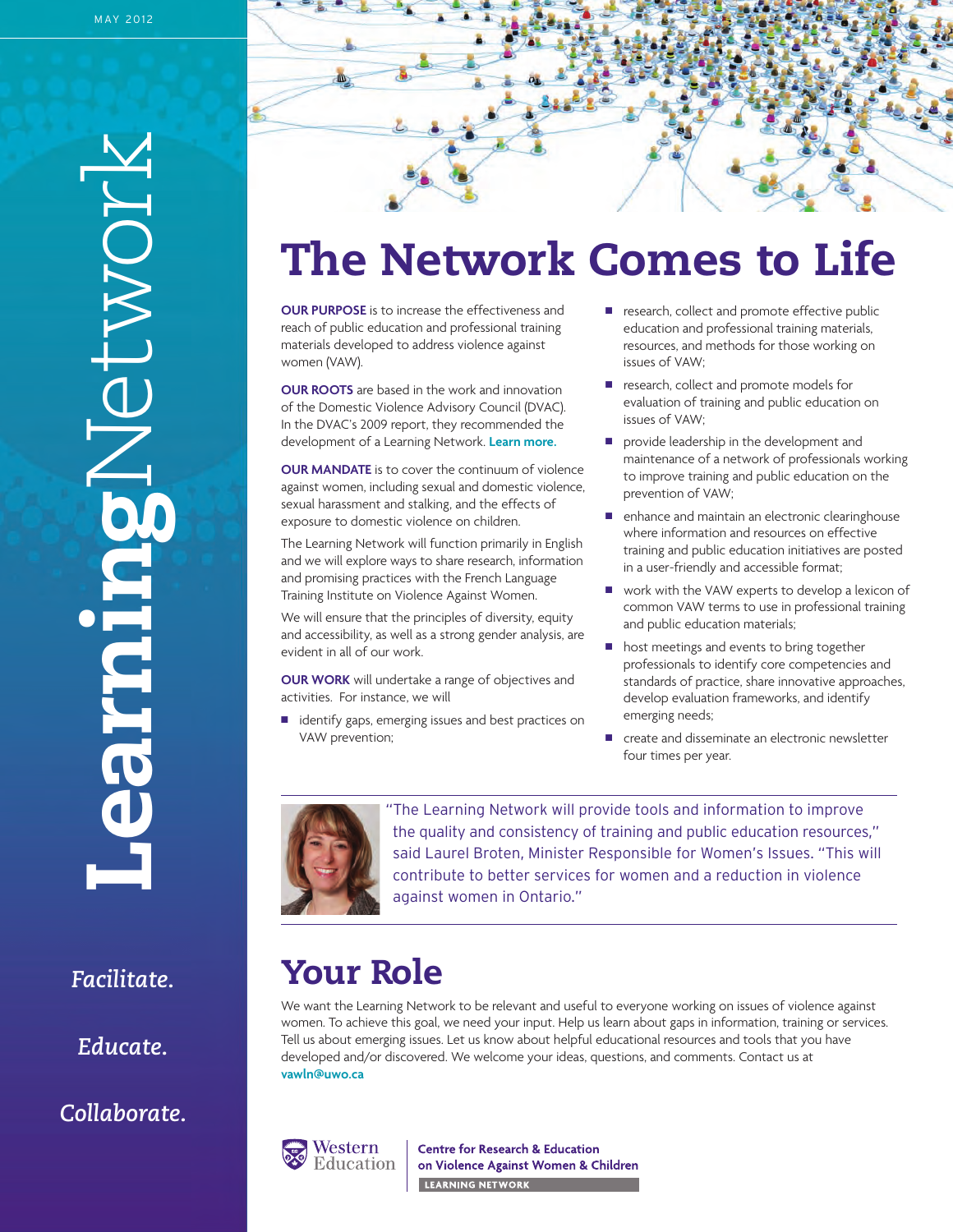# **Few Sexual Assaults Lead to Court Convictions**

Using data from Statistics Canada, Holly Johnson estimated the conviction rate for sexual assaults reported on victim surveys to be .3% to 1.6%.

**[Learn more.](http://www.ruor.uottawa.ca/fr/bitstream/handle/10393/19876/21-Johnson--Limits_of_a_Criminal_Justice_Response.pdf?sequence=32)**



"The value of forensic evidence of sexual assault is often inflated by the general public. Our popular television shows tell us that forensic evidence is everywhere, meaningful and will virtually guarantee a conviction. Folks think that a sexual assault exam will be able to prove that a sexual assault occurred and that when there are no findings that a sexual assault did not occur. In reality, the sexual evidence exam results can at most indicate that sexual contact occurred, it does not prove consent. Moreover, 'the absence of evidence is not evidence of absence' is particularly applicable in cases of sexual assault in the criminal justice system. If there is no evidence of injury or body fluids on a victim then the tendency is to believe that no sexual assault occurred. However, there are many reasons we may not find body fluids in a forensic examination. Perpetrators wear

condoms, perpetrators who have sexual dysfunction during the assault (1 in 3) may not be able to achieve penetration or may not ejaculate, the sexual assault may not have included body fluids (finger penetration or groping). Injury often does not occur or is not observable with sexual assault. A majority of sexual assault is committed by men known to the victim. Nonstranger perpetrators tend to use alcohol, drugs, isolation, physical presence and instrumental violence to overcome intended victims (Lisak). In other words, a perpetrator coerces just enough to frighten her into acquiescing to his sexual demands, so there are few, if any, injuries. They do this deliberately and then insist that she consented and it was a misunderstanding (Lisak). These cases are very difficult to prosecute successfully. The phrase 'she said/he said' is often used to describe

them. Essentially, there are no witnesses other than the victim witness and her account differs from his. Defense strategies focus on discrediting the only witness/the victim. Its time to start talking about 'enthusiastic consent' not just consent."

— **Deidre Bainbridge,** NP-PHC, BScN (hons.), PHCNP, SANE-A Nurse Practitioner, Sexual Assault & Domestic Violence Care Centre, Adjunct Lecturer, Bloomberg Faculty of Nursing, University of Toronto, Women's College Hospital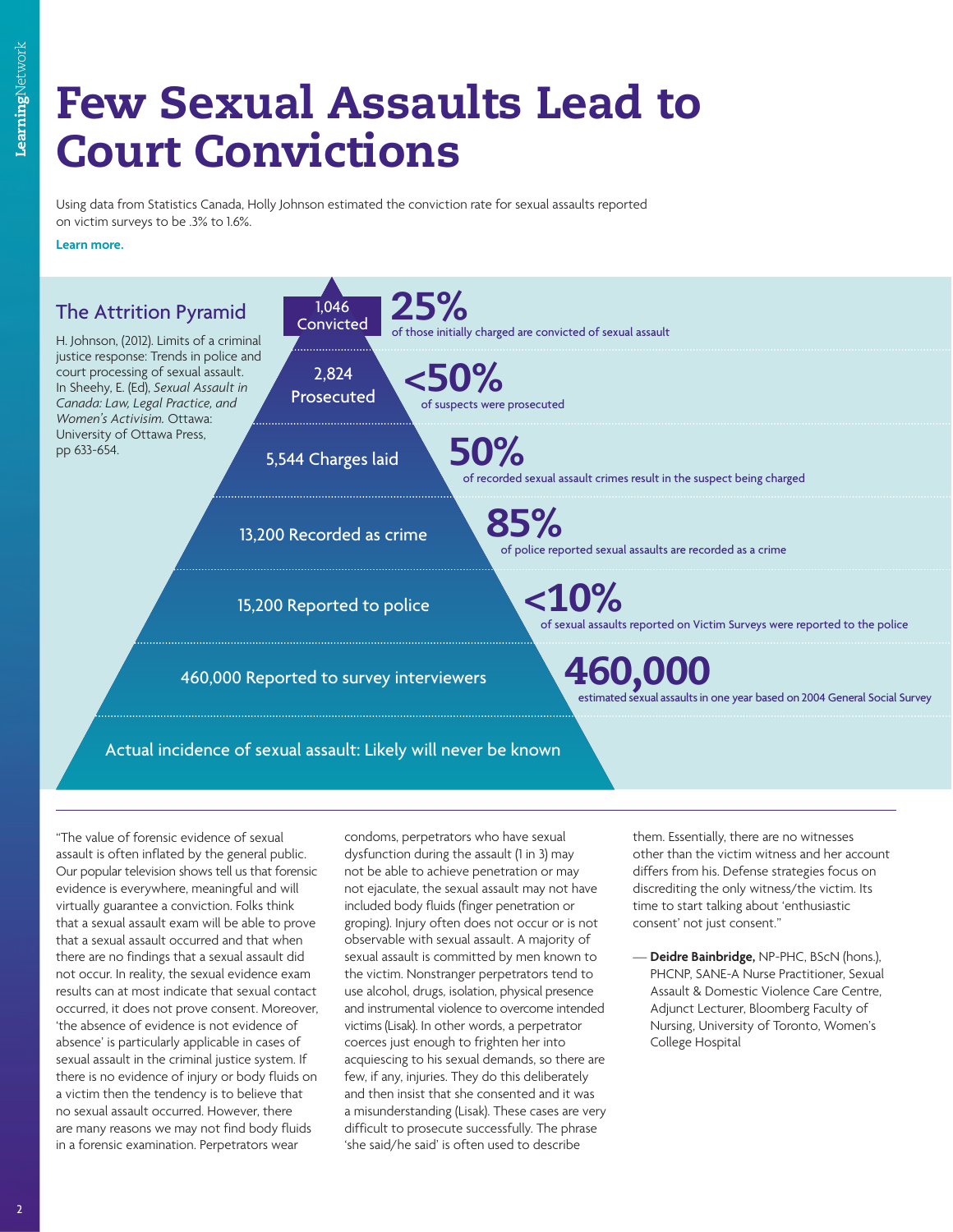# **Challenging Misconceptions**

## Systemic Factors create Vulnerabilities for Aboriginal Women

Sexual and other forms of violence in the lives of Aboriginal women are compounded by systemic and institutionalized racism as well as the effects of historical violence, such as residential schools, the Indian Act, and other legacies of colonization. The resulting impacts have included the breakdown of family and community structures, intergenerational trauma, lack of opportunity for education and employment, and economic deprivation. These realities have created vulnerabilities that are exploited by perpetrators and have "pushed women into exploitive industries, particularly in the sex trade."

#### **Learn more:**

**[Truth and Reconciliation Commission of Canada.](http://www.attendancemarketing.com/~attmk/TRC_jd/Interim_report_English_electronic_copy.pdf) (2012). Interim report. [Barnett, L. \(2008\). Trafficking in Persons, Library of](http://www.parl.gc.ca/Content/LOP/ResearchPublications/prb0624-e.pdf) Parliament, Canada.**

# **Facts**

Sexual violence…

- is gender-based violence
- the vast majority of perpetrators are men
- $\blacksquare$  the vast majority of victims/survivors are women
- $\blacksquare$  uses power and control over a victim/ survivor
- is not about love, lust, or unsatisfied sexual desire
- $\blacksquare$  is rooted in gender inequalities and other systems of oppression
- is best understood within a human rights framework

Victims/survivors of sexual assault most often know the perpetrator.

Consent means saying YES to sexual activity. Myths distort the meaning of consent to be about a woman saying "no".

No behaviour or attire justifies sexual violence.

Sexual assault is one of the most underreported crimes.

The number of false reports for sexual assault is consistent with the number of false reports for other crimes.

| 34%                   | of adults in the UK agreed a woman is partially or<br>completely responsible for a sexual assault if she<br>behaves in a flirtatious manner |
|-----------------------|---------------------------------------------------------------------------------------------------------------------------------------------|
| 40%                   | of men in Alberta said women who dress revealingly<br>risk being raped                                                                      |
| <b>25-35*</b>         | of population are estimated to endorse rape myths                                                                                           |
| <b>30<sup>%</sup></b> | of adults in the UK agreed a woman is partially or<br>completely responsible for a sexual assault if she was<br>intoxicated                 |
| <b>37%</b>            | of adults in UK agreed a woman is partially or<br>completely responsible for a sexual assault if she<br>does not say "no" clearly           |
| 1/3                   | of Australian adults were fairly certain or suspected<br>women lie about rape                                                               |

## Sexual Assault and Disabled Women Ten Years after Jane Doe

In this 2011 paper, Fran Odette writes about the lived experience of disabled women who are sexually assaulted. Topics addressed in the paper include: the impacts of linguistic constructs in shaping practice around disability; the mythology that denies disabled women access to their own identity and sexuality and contributes to the sexual assault of disabled women; and the impediments to equality for disabled women who have been sexually assaulted. She examines how gaps and limitations in research have hindered policy development, legal responses, and feminist community-based services in responding to the lived experience of disabled women.

**[Learn more.](http://www.ruor.uottawa.ca/en/bitstream/handle/10393/19876/07-Odette--Sexual_Assault_and_Disabled_Women_Ten_Years_after_Jane_Doe.pdf?sequence=18)**

"The lived experience of disabled women who are sexually assaulted is that when such crimes are reported to authorities, our credibility is called into question, particularly those of us who live with the label of intellectual impairment, who have been psychiatrized, or who have learning differences."

"Indeed, the situation becomes much worse for disabled women when charges are unfounded by police or unproven in court. These negative consequences can in turn result in loss of caregivers, institutionalization, forced sterilization, unwanted pregnancy, racism, sexism, deportation, further sexual assaults, and even death."

Springtide Resources



 **Fran Odette** Program Manager, Women with Disabilities and Deaf Women's Program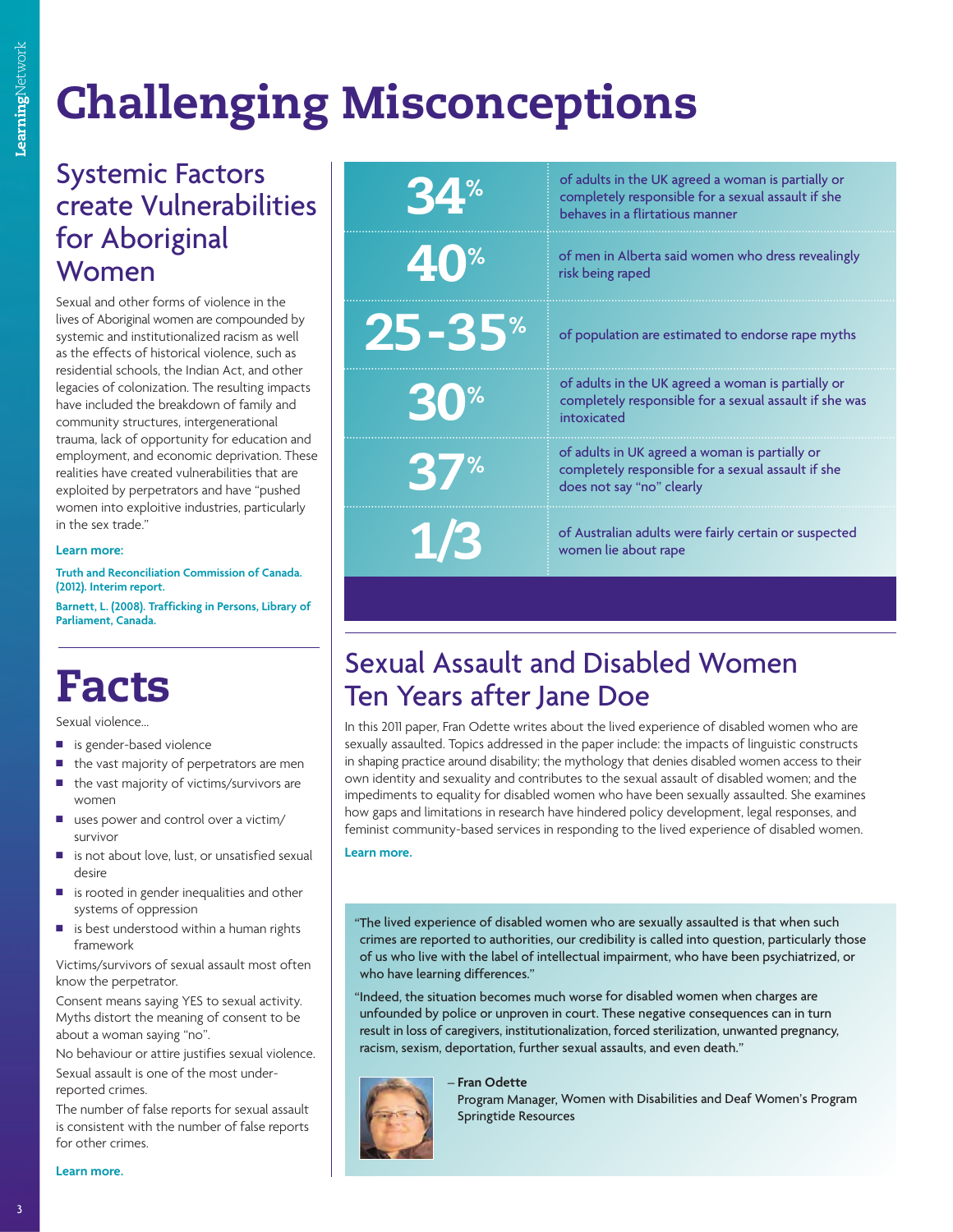# **Promising Practices**

### Respond supportively when women disclose sexual violence:

- $\blacksquare$  Treat the victim/survivor with dignity and respect
- **Engage in active listening**
- Provide emotional support to the victim/survivor such as reassurance, belief, compassion and normalizing her experience
- $\blacksquare$  Allow the victim/survivor to have control over her disclosure (e.g., what to disclose; how much to disclose)
- Be knowledgeable on what sexual violence is, its consequences for survivors, and what constitutes a supportive response
- $\blacksquare$  Provide victims/survivors with information and links to resources
- $\blacksquare$  Discuss confidentiality and any limitations
- $\blacksquare$  Be culturally sensitive and aware of potential barriers to disclosure associated with difference

## Key best practices for effective sexual violence public education campaigns

Dr. Lori Haskell's best practices report highlights what effective social marketing brings to sexual violence public education campaigns. An accompanying checklist identifies some key elements of effective sexual violence public education campaigns: framing the issue; effective social marketing; applying social norms theory; engaging bystanders; campaign message considerations; identifying a campaign messenger. Elements for consideration in identifying best practices and less effective approaches are included. The report and the checklist are available at **<www.sexualviolenceforum.ca>**

## Innovative Public Education Campaigns

Sixteen sexual violence campaigns were presented at the June 2011 forum: Addressing Sexual Violence: Changing Attitudes, Changing Lives. To learn more about each campaign go to **<www.sexualviolenceforum.ca>** and click on presentations.

| Your<br>favourite<br>singer<br>assaulted his<br>girlfriend.<br>0.0.0.0.0.0                                                                   | <b>TON AME</b><br><b>COMPLETE MENT</b><br><b>SAQUE</b><br>SORT<br><b>DU RAR</b><br>AVEC<br>UN GARS. | A friend sends<br>you a naked<br>picture of a<br>girl he knows.                      | Ton patron<br>dit à une<br>collègue<br>qu'elle a de<br>belles jambes.                          |
|----------------------------------------------------------------------------------------------------------------------------------------------|-----------------------------------------------------------------------------------------------------|--------------------------------------------------------------------------------------|------------------------------------------------------------------------------------------------|
| L'ENTRAÏNEUR<br><b>PASSE</b><br><b>BEAUCOUP DE</b><br><b>TEMPS AWEC</b><br>DN JODEUR OD<br><b>UNE JOURISE</b><br>EN DEHORS DES<br>PRATIOUES. | You hear your<br>boss tell a<br>coworker how<br>great her legs<br>look in a skirt.                  | Ta soeur te<br>confie quhier<br>son mari a<br>exist d'avoir une<br>relation sexuelle | YOUR WASTED<br>FRIEND<br><b>STAGGERS</b><br>IT OF THE<br>SOME GUY.                             |
| four sister<br>tells you her<br>husband made<br>her have sex<br>last night                                                                   | Un ami<br>t'envoie la<br>photo d'une<br>fille nue qu'il<br>connaît.                                 | Ton chanteur<br>préféré a<br>agressé<br>sexuellement<br>sa blonde.                   | THE COACH<br><b>SPENDS EXTRA</b><br>TIME WITH A<br><b>PLAYER -</b><br>ON AND OFF<br>THE FIELD. |

# **Draw-The-Line**

Action ontarienne contre la violence faite aux femmes (AOcVF) and the Ontario Coalition of Rape Crisis Centres (OCRCC) have produced a dynamic sexual violence prevention campaign: Draw-The-Line.ca. This interactive campaign aims to engage Ontarians in a dialogue about sexual violence. The campaign challenges common myths about sexual violence and equips bystanders with information on how to intervene safely and effectively.

**[Learn more: www.draw-the-line.ca](http://www.draw-the-line.ca/)**



# **Who are you?**

The video from the New Zealand public education campaign demonstrates how bystanders – including bartenders, door men and friends – can be involved in the prevention of sexual assault. Check it out! **[http://www.whoareyou.co.nz/](www.whoareyou.co.nz/)**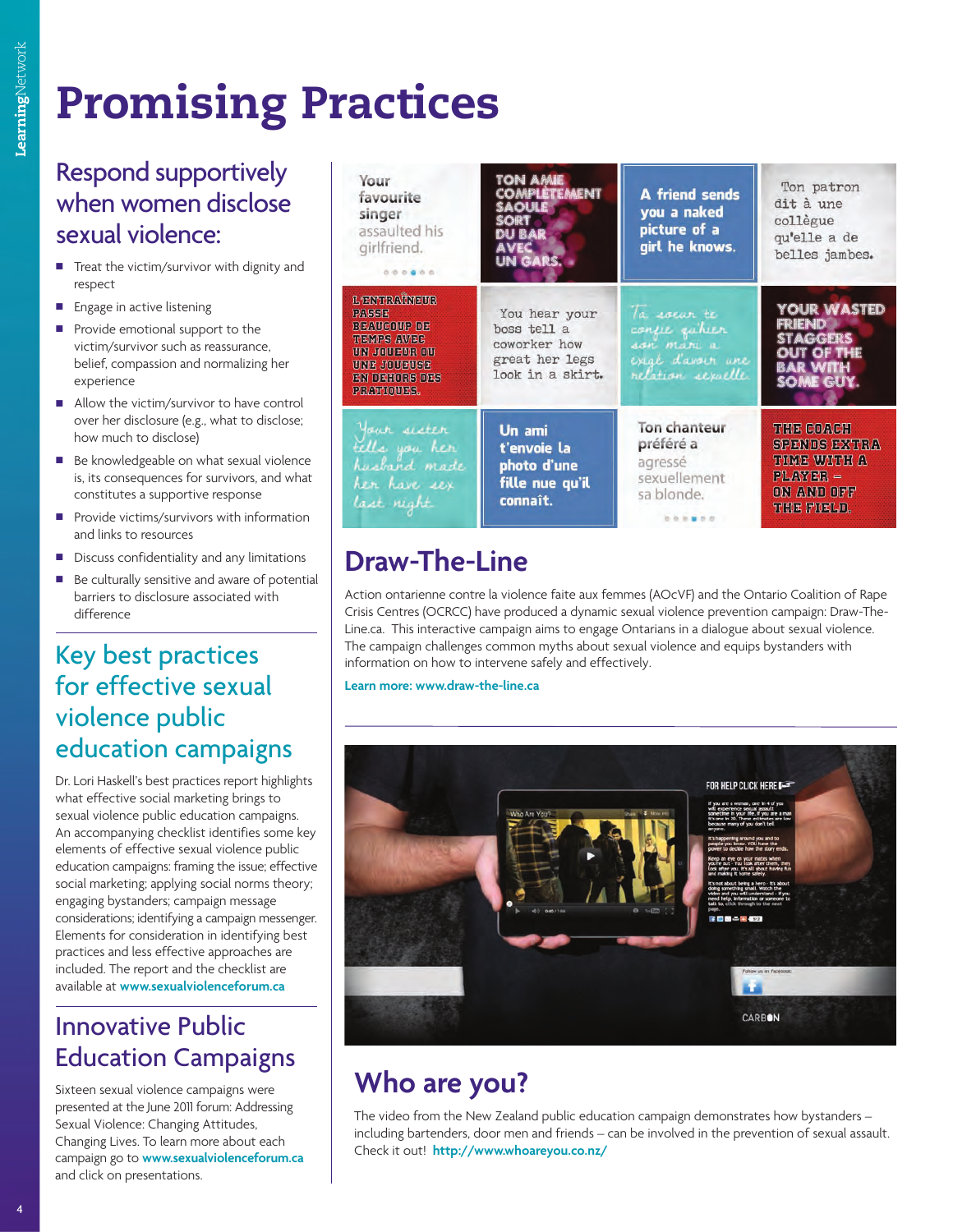# **Emerging Directions**

## Learning from a Tragedy

On March 26, 2010, a domestic violence (DV) incident resulted in the death of OPP Constable Vu Pham and Mr. Fred Preston. These fatalities were the subject of a coroner's inquest held in London during the spring of 2012.

An overview of the tragedy follows: Barbara Preston, after suffering years of abuse, left her husband, Fred Preston. During the separation process, Ms. Preston informed Mr. Preston of her relationship with another man. Mr. Preston attacked her and threatened to kill her, himself or someone she loved, if she did not reconcile with him. Ms. Preston initially agreed to get back together and then sought refuge in a women's shelter. She told her family about Mr. Preston's threats. In an attempt to further threaten Ms. Preston and locate her whereabouts, Mr. Preston drove to the house of Ms. Preston's sister. A concerned family member called the police. OPP Constable Vu Pham and his partner Constable Dell Mercey responded to the call. They pulled Mr. Preston over while he was driving on a nearby highway. Mr. Preston got out of his truck and fatally shot Constable Pham. Subsequently, Constable Mercey shot Mr. Preston and he later died in the hospital.

On April 13, 2012, the jury in the coroner's inquest delivered 15 recommendations ranging from the importance of education/ training to change in government policies. Recommendations to the Ministry of Community and Social Services and the Ontario Women's Directorate were as follows:

#### **Ministry of Community and Social Services (MCSS)**

- Adopt or develop a standardized risk assessment/structured interview for intake processes for all interval and transition houses in Ontario offering services to abused women.
- $\blacksquare$  Ensure domestic violence training is given to all full and part-time staff at interval and transition houses in Ontario offering services to abused women.
- $\blacksquare$  Amend policy for interval and transition houses in Ontario offering services to abused women to release information to police in any instance of a threat to an individual. This would include any family member of the client, spouse, shelter employees, friends, or any other groups associated with the client.
- All interval and transition houses in Ontario offering services to abused women are strongly encouraged to share best-practices.

#### **Ontario Women's Directorate (OWD)**

- $\blacksquare$  Continue to support and fund public education about domestic violence risks, including Public Service Announcements (PSA) with the intent of directing persons at risk to appropriate sources of help. An example of PSAs would be the elder abuse pieces.
- Research and investigate barriers which prevent non-victim members from reporting domestic abuse within families.

### Province of Ontario has been a leader in addressing domestic violence for women and children.

This is what Ms. Turpel-Lafond concluded in her report examining the lives and deaths of three B.C. children killed by their father. In her analysis and recommendations, she wrote:

"The Ontario approach was proactive. It focused on preventing violence, and promoted broad-based interventions across sectors such as health care, education, justice, business, and faith groups. It emphasized improvements in both the justice and community services sector and targeted strategies to meet the diverse needs of the population. The principles governing the plan included safety, equality, public leadership, shared responsibility, personal accountability of the abuser, diversity and equity of access, holistic response, balanced approaches and measurable progress over time."

#### — **Mary-Ellen Turpel-Lafond**

Honouring Kaitlynne, Max and Cordon – Make Their Voices Heard Now, March 2012

#### Do you work in a violence against women organization and want to learn more about risk assessment and safety?

Visit the Ontario Association of Interval and Transition Houses (OAITH) website and click on e-learning risk assessment. OAITH has developed an online Risk Assessment for VAW Organizations: An E-Learning Workshop. This e-learning opportunity contains four modules:

- **Feminist Analysis of Risk and Risk** Assessment – Module 1;
- A Justice System Perspective of Risk Assessment Tools – Module 2;
- Risk Assessment in Partnership with Women – Module 3; and
- Safety and Advocacy Plans Module 4.

After you have completed all modules, you can print a certificate of completion.

**http://www.oaith.ca/resources/risk-assessment-e-learning.html**



### **Coming Soon**

Threat Assessment/Risk Management training is being developed to meet the knowledge and skill development needs of professionals and service providers in the health, social services and education sectors. The new online curriculum will focus on

- collaborative relationships;
- addressing confidentiality issues;
- assessing risk and providing support to women from marginalized communities;
- monitoring and intervening in high risk cases.



Western | Centre for Research & Education<br>Education | on Violence Against Women & Children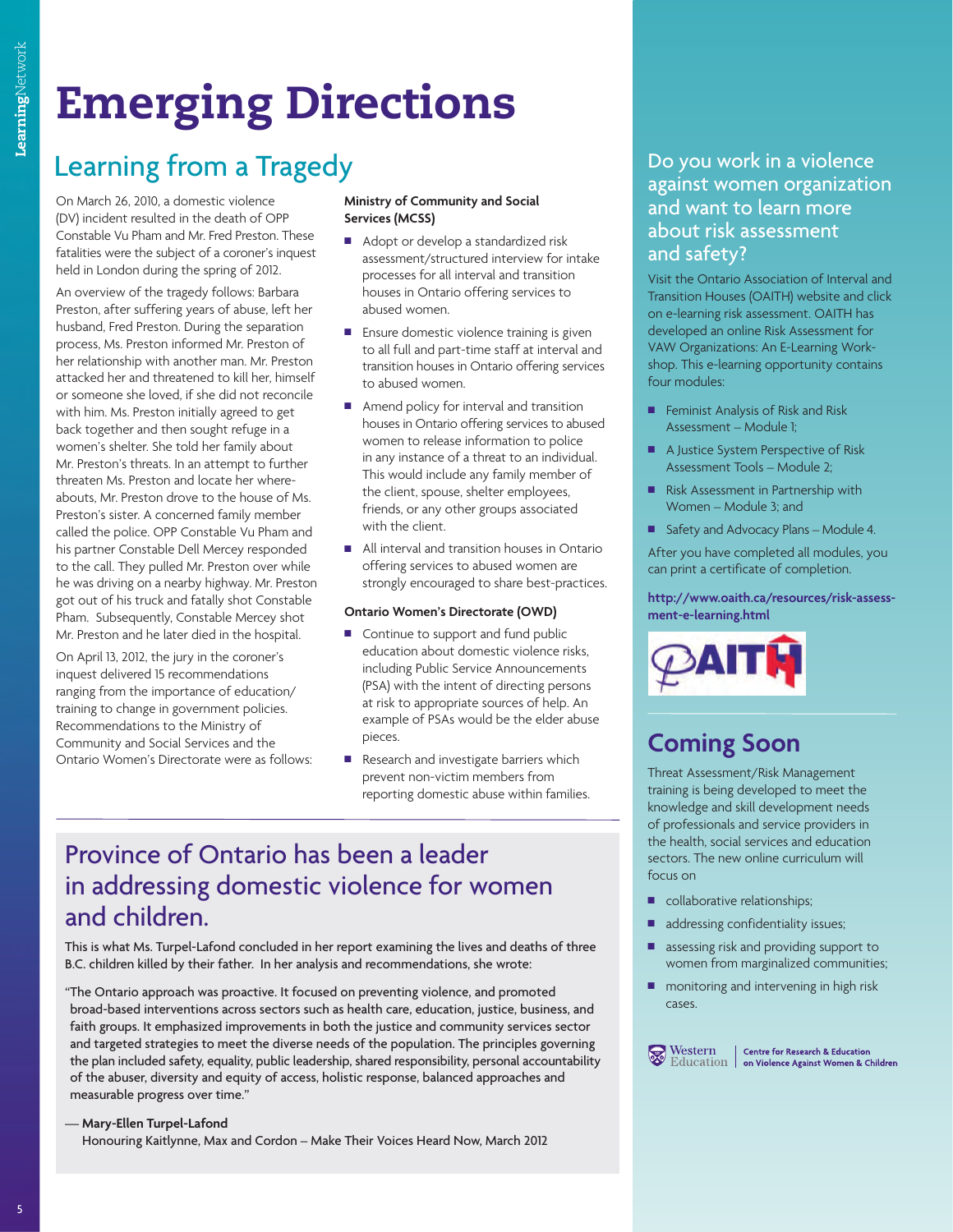# **Learning from Each Other**

## Lessons Learned from Knowledge Exchange Workshop on Domestic Violence training

In June 2011, the Centre for Research & Education on Violence Against Women & Children (CREVAWC) brought together the developers and deliverers of Domestic Violence Training initiatives in Ontario that had been funded through the Ontario Women's Directorate (OWD), as well as other key stakeholders.

The overall purpose for the meeting was to promote knowledge exchange and planning for domestic violence (DV) training. Participants shared best practices. Lessons learned included:

- 1. Domestic Violence training is being done by a diversity of groups to respond to specific audiences.
- 2. Principles of adult education should be used in the development and delivery of Domestic Violence training.
- 3. Develop the training with the trainee in mind so that the content is grounded and credible to the learners.
- 4. Identify core competencies/outcomes that inform the framework or knowledge base for the training.
- 5. Cultural competency is a core requirement.
- 6. The design of the training emerges out of the core competencies/outcomes.
- 7. The design of the training needs to be based on the audience/learners.
- 8. Develop strategies to get the maximum uptake on the training. Mandatory training or training that is incorporated into core curriculums not only legitimizes the training, it makes it more sustainable.
- 9. Develop a communication strategy for the training that will appeal and lend credibility to the training.
- 10. Prepare a number of strategies for delivering the training.
- 11. Sustainability is a weak area for many training initiatives.
- 12. Follow-up on training needs to be better developed.
- 13. Program developers should always respond to the unintended consequences of training.
- 14. Cross-sectoral collaboration is a highly effective way to develop and deliver training.

#### **[Learn more.](www.crvawc.ca/documents/Knowledge%20Exchange%20Report_FINAL.pdf)**

## Cross-Sectoral Training enhances learning and challenges framework shaped by myths

"The Cross-Sectoral Training on Sexual Violence Prosecutions highlighted the importance of sharing knowledge amongst professionals involved with victims of sexual violence. The prosecution of these difficult cases is enhanced by a deeper appreciation of the complexity of these crimes; a better understanding of the behaviour of both victims and offenders assists in approaching these cases generally, and a more complete knowledge of the evidence available assists in putting forward individual cases. The Training session provided me with valuable information, in particular about non-stranger offences, that will allow me to take future cases out of the dominant framework shaped by the rape myths, into one more in line with the reality of these offences."

#### — **Laurence Lustman**

Counsel, Criminal Law Policy Participant, Cross-Sectoral Training on Sexual Violence Prosecutions, March 29 and 30, 2012, Toronto, Ontario



Access brief videos of the leads of 10 distinct training initiatives featured at the June 2011 Knowledge Exchange. You will hear what the training focused on and who it was designed to benefit, its impact, what was learned, and commentary about the sustainability of the training programs.

#### **[Learn more.](www.youtube.com/playlist?list=PL31D0C40781CDAF67)**

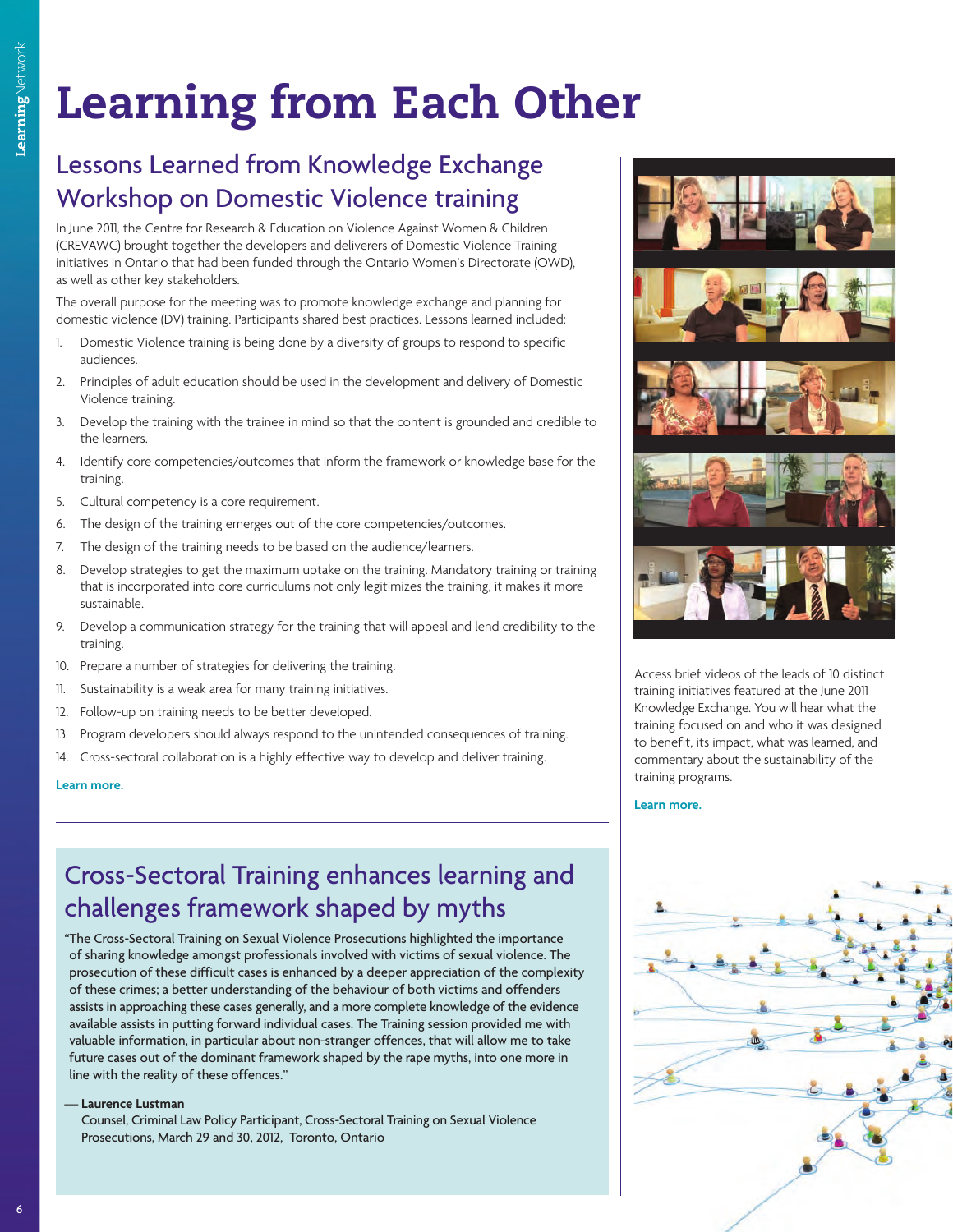# **In the Field**

# 12 Regions in Ontario Implement Woman Abuse/Trauma-Informed Services and Screening for Abuse/Trauma in Multiple Sectors

"As someone who has been a service provider and leader within the mental health system for more than 25 years, I know from first-hand experience that the woman abuse screening protocol and practices are - bottom line saving women's lives." Susan Macphail, My Sisters' Place, WOTCH Community Mental Health Services, London.

Through the Ontario Woman Abuse Screening Project, in twelve regions across Ontario more than 150 woman abuse, sexual assault, mental health and addiction agencies, as well as women with lived experience, are collaborating to ensure that women receive woman abuse/sexual assault/trauma-informed services wherever they go in our sectors. Women accessing addiction and mental health services are being routinely screened for all forms of abuse and trauma.

"We are moving forward to change the way services think and act in our community in our work with women with complex, concurrent issues in their lives." (Colleen Purdon, Grey Bruce Violence Prevention Coordinating Committee.) Breaking out of the 'working in silos' approach to providing services allows us to "treat the woman as a 'whole person' so there are no wrong doors, and women are supported and connected to the services they need. This promotes earlier interventions and

prevention." This was the message from the women with lived experience from HER Grey Bruce (Hope-Equality~Respect) who have helped to guide the initiative. Our collaborative work is resulting in transformative systemic changes and supporting the development of innovative, coordinated services for abused women with mental health and/or addiction issues. We believe that abuse/trauma-informed services and screening are wise/best practices that should be adopted throughout Ontario.

Our cross-sectoral trainings are increasing capacity to provide services which address the interrelationship of abuse/trauma with mental health and /or substance use issues, and which are culturally sensitive to the needs and history of First Nations/Aboriginal and Francophone women. Those of us in the woman abuse sector are reaching and serving many marginalized women who were not accessing our services before, and increasing our capacity to serve women with mental health and substance use issues.

The Ontario Trillium Foundation funding for our project is in the process of being extended over an additional year due in part to the success of this initiative. So there is an opportunity for your region to join us! If you are interested in your region participating, you could attend our Video/Teleconference

on June 12, 2012 where we are sharing our successes and learnings. If you would like to join us, please contact the Provincial Coordinator at our lead agency, the London Abused Women's Centre, **slcoulter@womanabusescreening.ca** and visit our website **www.womanabusescreening.ca.**

#### By **Saundra-Lynn Coulter,**

Provincial Coordinator, Ontario Woman Abuse Screening Project



"An amazing woman [with lived experience] described for us that "trauma leaves you raw". Her powerful words will help each of the mental health, violence / trauma and addiction services in Hamilton better meet the needs of women."

— **Debbie Bang** Womankind Addiction Service, St. Joseph's Healthcare, Hamilton

## New curriculum for women experiencing DV, mental health and substance abuse problems

In recent years, there has been a growing recognition that domestic violence is often bound up with other complex and co-occurring issues, in particular mental health and substance use problems. Less is known about these interconnections and how to support women who experience them. With funding from the province of Ontario, Drs. Mason and Toner developed the Making Connections: When Domestic Violence, Mental Health, and Substance Use Problems Co-Occur curriculum to help frontline service providers address these intersections in women. The curriculum is grounded in research literature, informed by the expertise of those working in the field, and reflective of the wisdom of those with lived experience. The curriculum consists of a manual, an accompanying workshop and an online program that provides those working in these three areas with the background information

and concrete tools to help women who experience complex and interconnecting problems. Plans to begin implementation this year are currently under discussion with the province. For those interested in more information about this project, please contact Susan O'Rinn at **susan.orinn@wchospital.ca.**

Dr. Robin Mason is a researcher in the Violence and Health Research Program, Women's College Research Institute, Women's College Hospital and Assistant Professor at the Dalla Lana School of Public Health, Department of Psychiatry, University of Toronto. Dr. Brenda Toner is the Co-Head, Social Equity & Health Research, Centre for Addiction & Mental Health and Professor and Head Women's Mental Health Program, Director, Fellowship Program, Department of Psychiatry, University of Toronto.



## Dr. Robin Mason Receives International Recognition

Dr. Mason was awarded the Excellence in Education Award at the 18th annual conference of the Nursing Network on Violence Against Women International in Charlottesville, Virginia. The recognition was in part the result of Dr. Mason's work on the 'Domestic Violence in Clinical Settings' online curriculum. This award recognizes her many important contributions to educate health-care professionals about how to better support women who are experiencing violence.